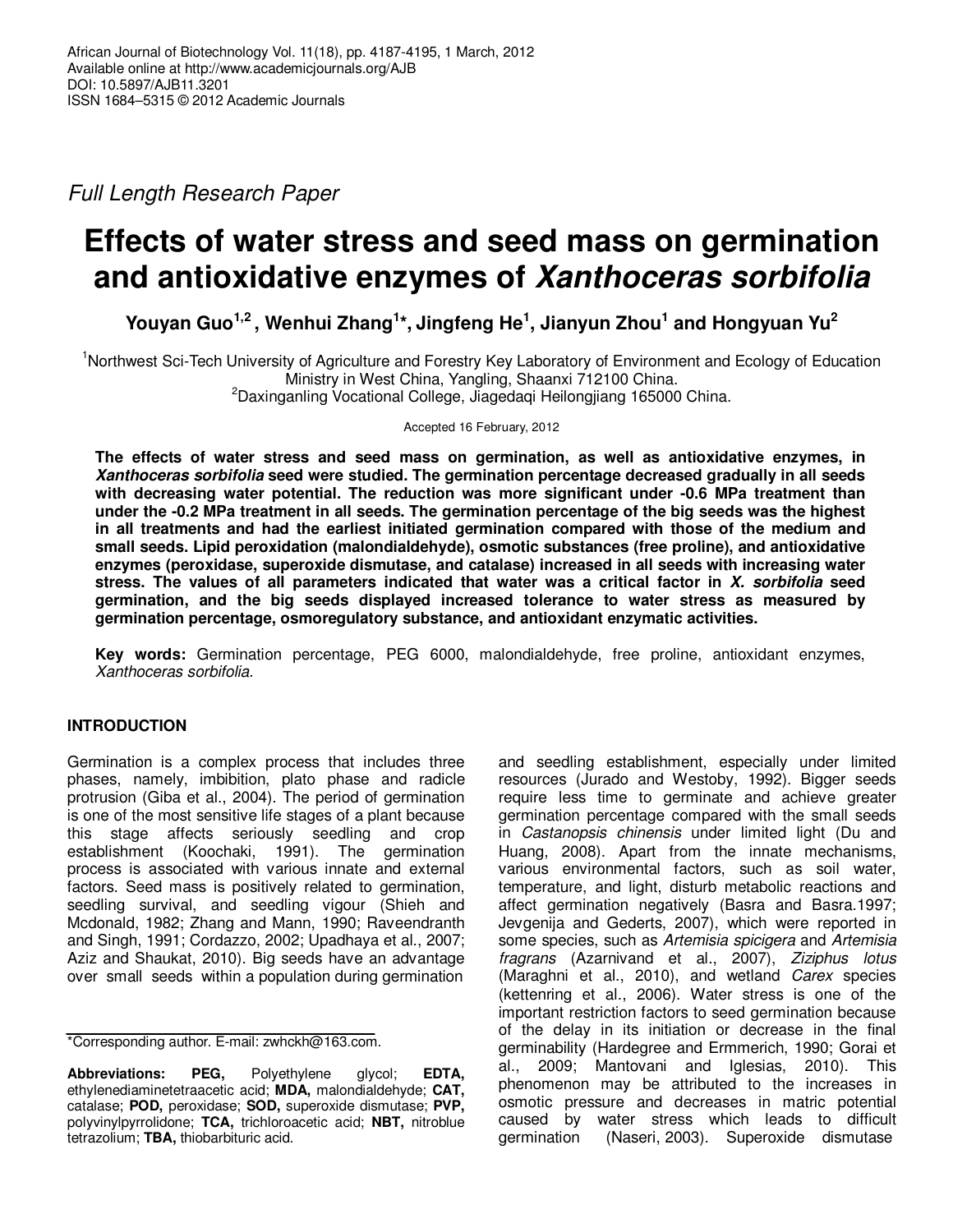(SOD), peroxidase (POD), and catalase (CAT) are the main protective enzymes because they are engaged in the removal of free radicals and activated oxygen species (Blokhina et al., 2003). Reactive oxygen species (ROS) are accumulated during the imbibition phase of seed germination (Bailly, 2004). Seed germination essentially requires signaling (low levels) of ROS. Considering the role of antioxidant enzymes in controlling the ROS levels during germination, these enzymes are particularly important for the completion of germination (Roberts, 1972).

Although many studies have reported the effect of water stress or seed mass on germination and antioxidant enzymes in several seeds, such as C. chinensis (Du and Huang, 2008), Ipomoea Sindica, Cleome viscose and Digera muricata (Aziz and Shaukat, 2010), Picea asperata (Yang et al., 2010) and Jatropha curcas (Cai et al., 2011), little is known about Xanthoceras sorbifolia. In addition, few researchers investigated on the effect of interaction between water levels and seed mass to germination and antioxidant enzymes. X. sorbifolia seeds were examined to investigate the individual, as well as combined, influence of water levels and seed mass on germination and antioxidant enzymes of X. sorbifolia.

This plant, an oil shrub or small tree endemic to China, is distributed naturally in many areas in China (28°34' to 47°20' N,73°20' to 120°25' E). The northern Loess Plateau of China, a shrub state in the given region, is the main distribution area of  $X$ . sorbifolia. The species has a well-developed root and is a perfect ecology plant for the conversion of cropland to forest as well as for barren hill management in the northern Loess Plateau of China. Moreover, this species is an economic plant because its seeds have significant oil content, which is a suitable raw material for the production of biodiesel (Wang et al., 2011), edible oils, and medicine (Hou et al., 2011). However, few seedlings could be currently found among the undergrowths in the northern Loess Plateau of China, which might have been caused by low germination percentage and high seedling mortality of the  $X$ . sorbifolia forest. The northern Loess Plateau of China is dry and has little rain, resulting in water as a limiting factor to plant growth. X. sorbifolia seed varies greatly in mass. Thus, whether water and seed mass influence the germination of  $X$ . sorbifolia in this region must be determined. The primary objectives of this current study were as follows: (1) to analyze individually the effect of water stress and seed mass as well as their interaction on the germination of  $X$ . sorbifolia; (2) to analyze the seed germination physiology that can help in the evaluation of safe-site availability because seed germination trait determines the number and timing of seedling emergence, and (3) to offer a reference opinion for plantation management of X. sorbifolia in the northern Loess Plateau of China. Significant economic benefits are presented by the results because seed germination is a

major factor that affects the cost such that low germination rate requires more seed, resulting in a more expensive production. In additional, these results have important ecological significance to vegetative recovery in the northern Loess Plateau of China.

## **MATERIALS AND METHODS**

## **Plant materials**

X. sorbifolia seeds were harvested in July 2009 from the northern Loess plateau (35°45′ N, 109°10′ E), Fu county, Shanxi province, China. The seeds were divided into the following three categories based on mass variation: small  $(<0.6 \text{ g})$ , medium  $(0.6 \text{ g to } 1.0 \text{ g})$ and big (<1.0 g). The three seed categories required a dormancybreaking treatment by wet sand storage at 4°C prior to experiment.

#### **Stress treatment**

The seeds of sand storage were surface sterilized with 2% potassium permanganate solution and then rinsed thrice with distilled water. X. sorbifolia seeds were sowed in 200 mm diameter glass Petri dishes. Filter paper sheets that were previously autoclaved and moistened with 20 ml of test solution with 0.2% nystatin were used as a substrate (Silva et al., 2001). Germination tests were conducted at 25°C with 12 h of light exposure (100 µmol  $m<sup>-2</sup>$  s<sup>-1)</sup>. Osmotic potentials of -0.2 and -0.6 MPa for polyethylene glycol (PEG 6000) were considered as slight and moderate water stress (Kaya et al., 2006; Zhu et al., 2005). Each Petri dish with 50 seeds was tested for germination in five replicates. Germination was observed after every 24 h. The authors sampled and determined the biochemical parameters after the seeds were treated for 15 days. The germination criterion was the emergence of the radicle from the seed coat. Germination percentage =  $SN<sub>1</sub>$ /  $SN_0 \times 100$ , where  $SN_1$  is the number of germinated seed, and  $SN_0$ is the total number of seeds (50 seeds).

## **Lipid peroxidation**

Lipid peroxidation was determined by estimating the malondialdehyde (MDA) content according to the method of Zhang et al. (2010). A sample containing 0.5 g of plant material was mixed with 5 ml of 5% trichloroacetic acid and centrifuged at 12,000  $\times$  g for 25 min. Two milliliters of the supernate was mixed with 2 ml of 0.67% thiobarbituric acid solution and heated for 30 min at 100°C. After cooling, the precipitate was removed by centrifugation. The absorbance of the sample was measured at 450, 532, and 600 nm using a blank containing all the reagents. The MDA content of the sample was calculated using the formula,  $C/\mu$ mol/L= 6.45(A<sub>532</sub> - $A_{600}$ ) -0.56  $A_{450}$ .

## **Enzymatic assays**

Samples (0.3 g) in 3 ml 0.05 M Na phosphate buffer (pH 7.8) including 1 mM EDTA and 2% (w/v) polyvinylpyrrolidone (PVP) were homogenized in a prechilled mortar and pestle in an extraction medium at 4°C. The homogenate was centrifuged at 12,000 rpm for 20 min at 4°C and the supernate was used for the enzymatic activity assays. All assays were performed at 4°C.

According to Beauchamp and Fridovich (1971), SOD activity was determined based on the method which measured inhibition in the photochemical reduction of nitroblue tetrazolium (NBT)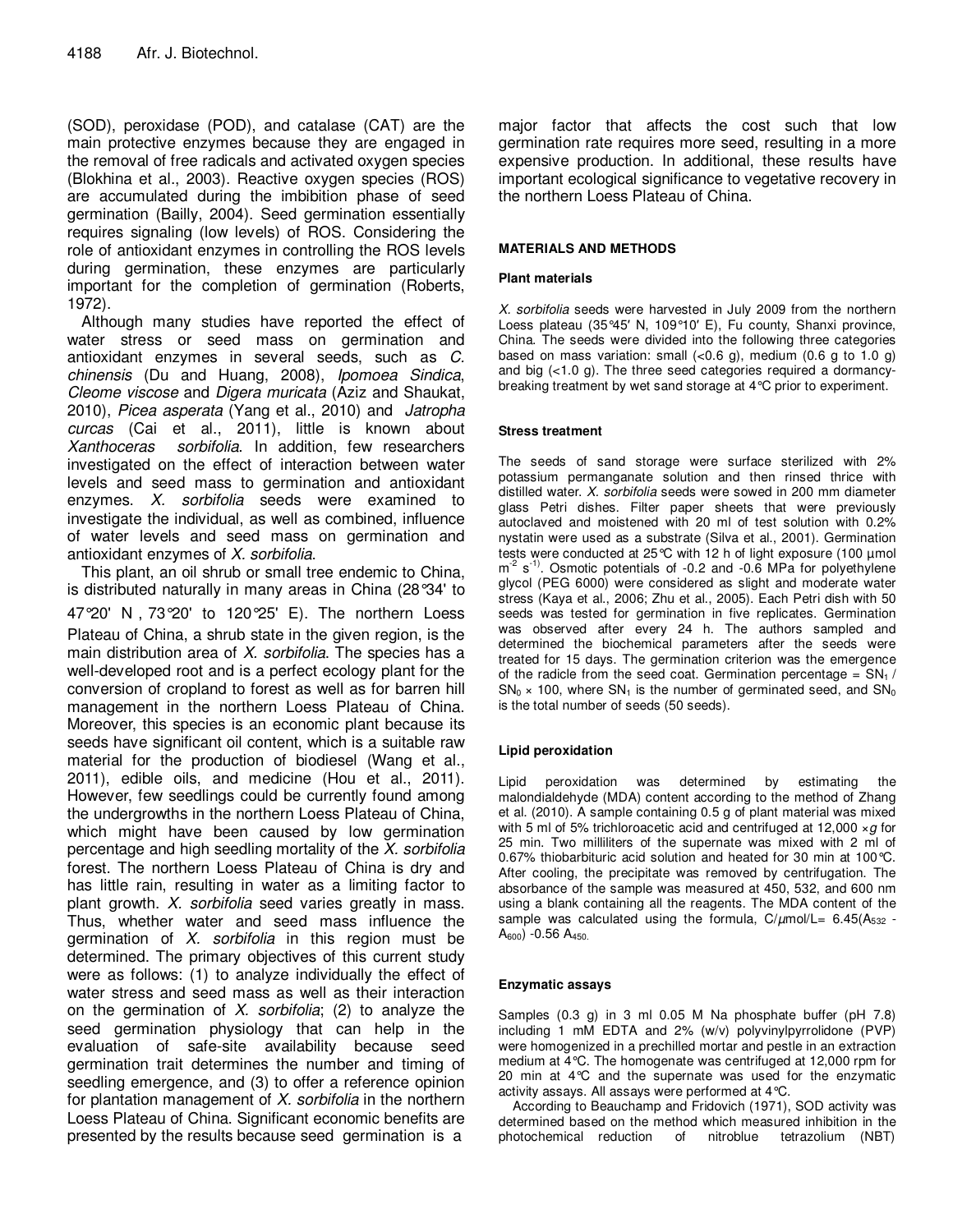

Figure 1. Effects of water stress and seed mass on germination of Xanthoceras sorbifolia. Data were shown as means  $\pm$  SE. Different letters indicated significant differences between treatments ( $p < 0.01$ ).  $F_P$ , PEG effect;  $F_S$ , seed mass effect;  $F_{P \times S}$ , PEG  $\times$  seed mass interactive effect.

spectrophotometrically at 560 nm. The reaction mixture contained 50 mM Na phosphate buffer (pH 7.8), 33 µM NBT, 10 mM Lmethionine, 0.66 mM EDTA, and 0.0033 mM riboflavin. Reactions were conducted at 25°C under light intensity of approximately 300 µmol<sup>-1</sup>m<sup>-1</sup> s<sup>-1</sup> for 10 min. Peroxidase activity (POD) was analyzed according to Prochazkova et al. (2001). The 3 ml reaction mixture contained 28  $\mu$ l guaiacol, 2 mM H<sub>2</sub>O<sub>2</sub>, 0.1 M phosphate buffer (pH 6.0), and 0.1 ml enzyme. Absorbance was recorded at 470 nm.

CAT was performed according to Prochazkova et al. (2001), which measured the induction of  $H_2O_2$  by absorbance at 240 nm. The 3 ml reaction mixture contained 0.1 mM phosphate buffer (pH 7.0), 10 mM  $H<sub>2</sub>O<sub>2</sub>$ , and 0.2 ml enzyme extracts.

#### **Free proline content**

Free proline content was determined according to the method of Li (2000). Samples (0.3 g) including 5 ml of 3% sulfosalicylic acid were homogenized and centrifuged at 3,000 rpm for 20 min. The supernate was added to 2 ml of glacial acetic acid with 2 ml acidic ninhydrin. The mixture was heated at 100°C for 25 min. After the liquid was cooled, the mixture was added to 4 ml toluene. The absorbance of the extracts was read at 520 nm.

#### **Statistical analysis**

All data analyses were conducted with SPSS18.0 statistical software package for Windows. Analysis of variance (ANOVA) was applied to test the different seed mass and water stress treatments.

Least significance difference (LSD) multiple comparison tests were used to separate significant differences among all treatments at the 0.01 level. Standard error (SE) was calculated, and results were shown in figures and tables.

## **RESULTS**

#### **Germination percentage**

Germination percentages were higher in the control treatment than those in PEG treatments regardless of the seed mass (Figure 1). The germination percentage was enhanced with decreasing PEG levels (-0.6 MPa to -0.2 MPa) or decreasing water stress. Significant decrease in the germination percentage (77.6, 87.7, and 87.9% in the big, medium, and small seeds, respectively) was observed under the -0.6 MPa conditions compared with those under the -0.2 MPa conditions, in which the germination percentage reductions in the big, medium, and small seeds were 10, 11, and 15%, respectively (Figure 1,  $p < 0.01$ ). Big seeds exhibited the highest germination percentage compared with the other seeds. Significant interaction between PEG treatments and seed mass was found in the germination percentage (Figure 1, p < 0.01). The first count of germination showed that big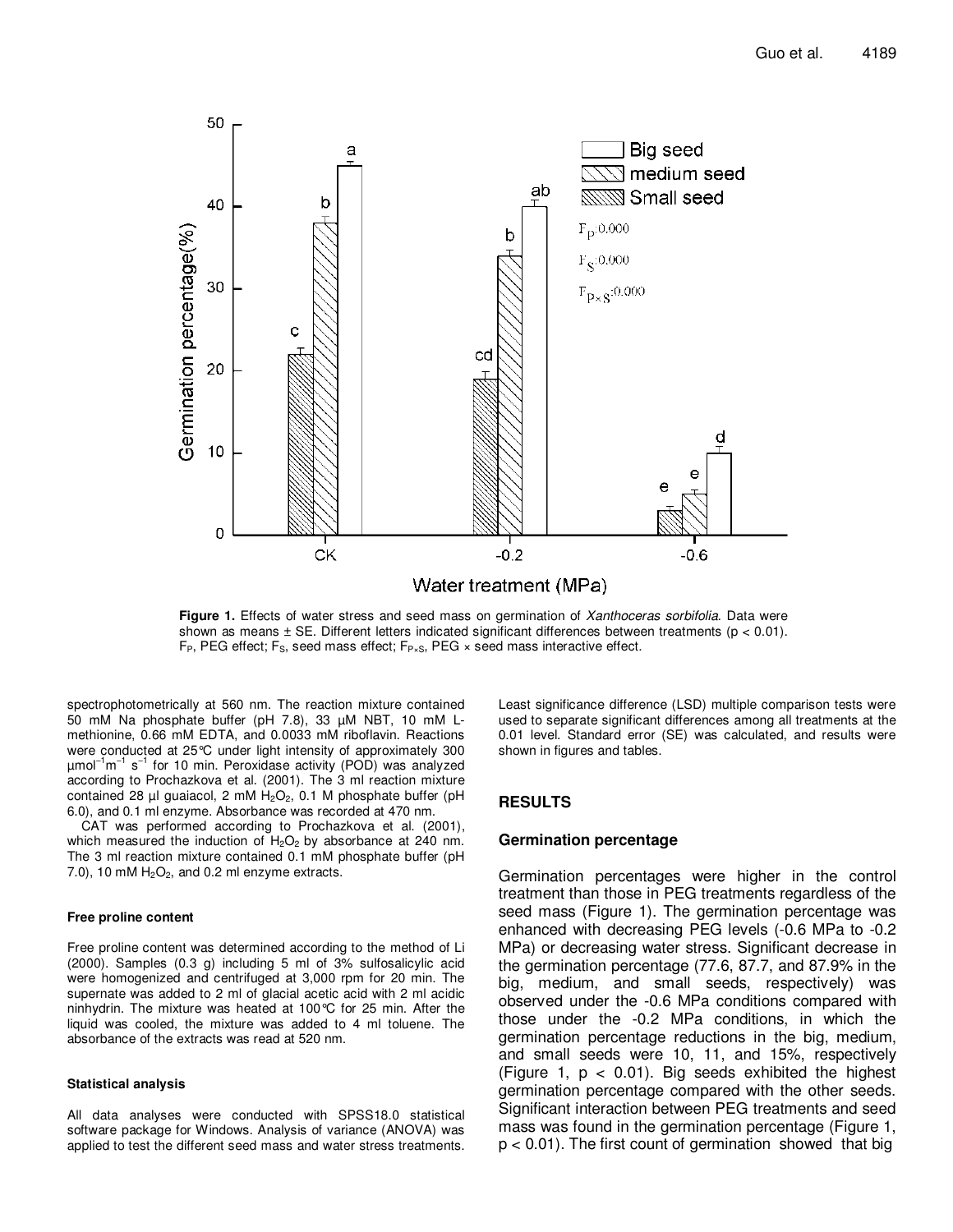

**Figure 2.** Germination of *Xanthoceras sorbifolia* over time as influenced by seed mass under water stress.

seeds under the -0.2 MPa treatment started germination earlier compared with all the seeds under the other treatments (Figure 2). Although the initiation time of the big seed germination was earlier under the -0.2 MPa conditions than the control conditions, the germination percentage of the big seeds was bigger under the control conditions than that under the -0.2 MPa condition after 15 days. The slowest initiation time of germination of all the seeds was under the -0.6 MPa condition.

## **MDA content**

MDA content was used extensively to measure the degree of lipid peroxidation (Michel and Kaufmann, 1973). The level of MDA increased with decreasing PEG treatment in all the seeds (Figure 3). MDA content in the big seeds, medium, and small seeds increased by 7.8, 13.3, and 13.9%, respectively, under the -0.2 MPa conditions. Similarly, MDA content increased by 33, 43, and 58%, respectively, under the -0.6 MPa condition. The increased levels of MDA were significant in the medium and small seeds under the -0.6 MPa condition (Figure 3,

 $p < 0.01$ ). MDA content was highest in the small seeds compared with those in the other seeds. No significant interaction between PEG treatment and seed mass was found in MDA content (Figure 3,  $p > 0.05$ ).

## **Free proline content**

Free proline is the important organic osmoregulatory substance. Accumulation of this substance in plants reduces tissue penetration under adverse conditions (Chen et al., 2003). Significant accumulation of free proline content was observed in all seeds under water stress (Figure 4). The magnitude of the increase in free proline content under the -0.2 MPa condition was more significant in the big seeds (174%) than those in the other seeds (145 and 101%, respectively). The increase in the free proline content under the -0.6 MPa condition was more significant in all seeds than under the -0.2 MPa treatment. Free proline content was highest in the big seeds compared with those in the other seeds in all treatments. Significant interaction between PEG treatment and seed mass was observed in free proline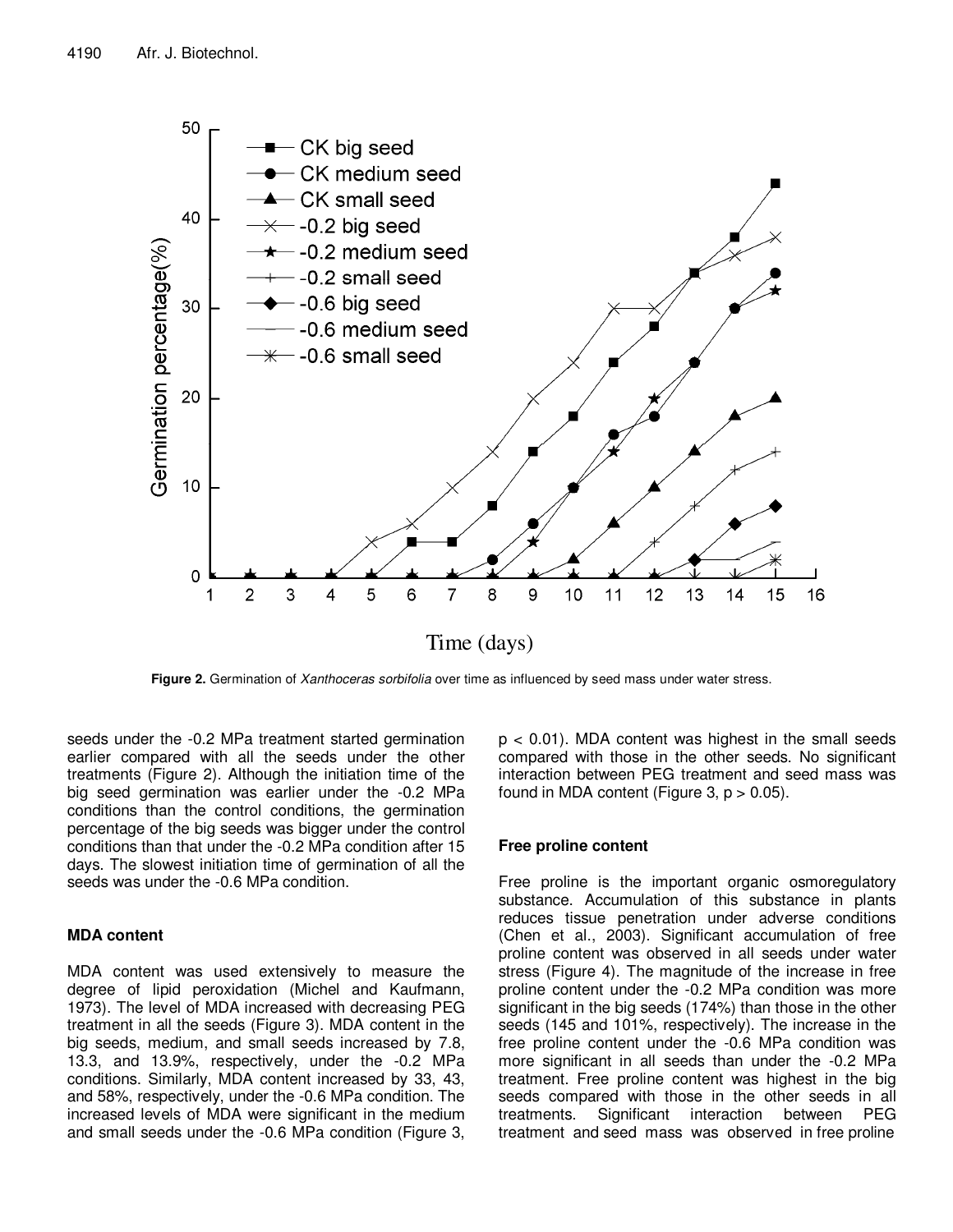

**Figure 3.** Effect of water stress and seed mass on MDA content during germination of Xanthoceras sorbifolia. Data were shown as means  $\pm$  SE. Different letters in the table indicated significantly differences between treatments (P < 0.01). F<sub>P</sub>, PEG effect; F<sub>S</sub>, seed mass effect; F<sub>P×S</sub>, PEG × seed mass interactive effect.

content ( $p < 0.01$ , Figure 4).

## **Protective enzyme**

POD, CAT and SOD activities are shown in Table 1. The enzymatic activities gradually increased in all seeds with decreasing water potential. Seed mass had significant effect on the POD, CAT, and SOD activities.

POD activities were significantly increased in all seeds under the  $-0.2$  MPa condition ( $p < 0.05$ ). However, the increased in SOD and CAT activities was insignificant in the small seeds. The increase of CAT activity was insignificant in the medium seeds under the -0.2 MPa conditions ( $p > 0.05$ ). SOD and POD activities were insignificant in the small seeds under the -0.6 MPa conditions ( $p > 0.05$ ). The highest POD, CAT, and SOD activities were observed in big seeds in all treatments. The combined effect of PEG treatment and seed mass was insignificant on the POD, SOD, and CAT activities.

## **DISCUSSION**

Water stress may result in delayed, reduced, or complete

prevention of germination (Hegarty, 1977). This current study also reveals the same pattern of germination with PEG treatment (Figures 1 and 2). Similar results have been reported in *Ougeinia dalbergioides* (Uniyal and Nautiyal, 1998), A. spicigera, A. fragrans (Azarnivand et al., 2007), restinga (Mantovani and Iglesias, 2010), and P. asperata (Yang et al., 2010). Germination percentage decreased in all seeds with increasing water stress. Seed size variance is associated with a variety of fitnessrelated traits, such as the probability and timing of germination (Schaal, 1980; Roach, 1987; Winn, 1988; Biere, 1991; Platenkamp and Shaw, 1993). This current research results also indicate that seed mass significantly affect germination percentage and mean daily germination. Big seeds had the highest germination percentage and earliest initiated germination compared with the other seeds in all treatments, which might contribute to the drought stress tolerance of big seeds. These results are in agreement with the results from others species, such as Xanthium strumarium (Zimmerman and Weis, 1983), Agropyron psammophilum (Zhang and Maun, 1990), Prunus jenkinsii (Upadhaya et al., 2007), I. sindica, C. viscose and D. muricata (Aziz and Shaukat, 2010). In addition, germination was initiated early in the big seeds under the -0.2 MPa condition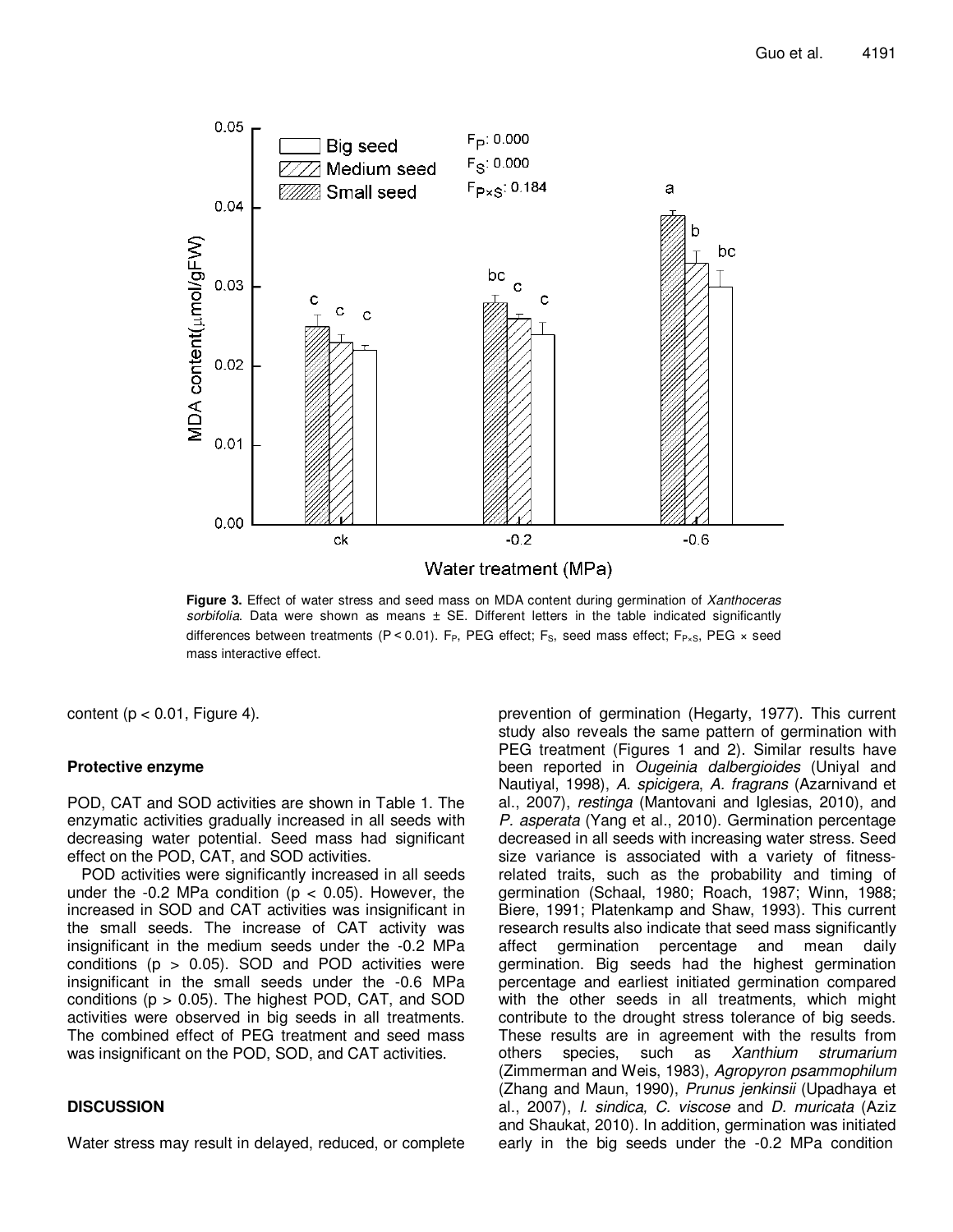

**Figure 4.** Effect of water stress and seed mass on free proline content during germination of Xanthoceras sorbifolia. Data were shown as means ± SE. Different letters in the table indicated significantly differences between treatments ( $P < 0.01$ ). F<sub>P</sub>, PEG effect; F<sub>S</sub>, seed mass effect; F<sub>P×S</sub>, PEG × seed mass interactive effect.

because seed germination essentially requires ROS signaling (Bailly, 2004). The increased levels of MDA are an indicator of membrane damage that is closely associated with the uncontrolled accumulation of ROS caused by water stress. Water stress affected seed germination. The germination percentage of all seeds under the -0.6 MPa condition decreased evidently compared with those under the control and -0.2 MPa treatments. Seed germination is considered the most critical phases for the establishment of any species. Thus, tolerance of seeds to various stresses during germination should be determined (Uniyal and nautiyal, 1998) to understand the performance of the seed in field conditions. The results indicate that the big seeds of X. sorbifolia were more drought-tolerant than the medium and small seeds. Therefore, *X. sorbifolia* seeds  $>1.0$  g should be selected in the afforestation of the northern Loess Plateau of China.

MDA is one of the main products of lipid peroxidation and is strongly toxic. MDA levels that accumulate in the cell can reflect the dynamics of the free radical and degree of impairment of a plant. MDA content increased with decreasing water potential in all the  $X$ . sorbifolia seeds. Similar results were obtained in Cercidiphyllum

japonicum (Mai et al., 2009) and P. asperata (Yang et al., 2010). The increasing amounts of MDA content was accompanied by decreasing germination percentage in all the X. sorbifolia seeds. The increased level of MDA is an indicator of membrane damage that is closely associated with the uncontrolled accumulation of ROS caused by water stress (Menconi et al., 1995; Cai et al., 2011). The levels of MDA content were connected with seed mass under water stress. Significant increase in the levels of MDA was found in the medium and small seeds under the -0.6 MPa conditions. The medium and small seeds had weaker resistances to moderate stress (-0.6 MPa) compared with the big seeds. The change in the levels of MDA according to the different seed masses might have resulted from the ROS-mediated lipid peroxidation estimated using MDA and differences in the roles of protective enzymes in controlling the ROS level present in seeds.

The increase in free proline content is one of the selfdefense reactions during water stress in plants, protecting the enzyme and epicyte system (Liu et al., 2008). Free proline content increased significantly in all the seeds with increasing water stress. Similar results have been reported in  $\overline{P}$ . asperata (Yang et al., 2010)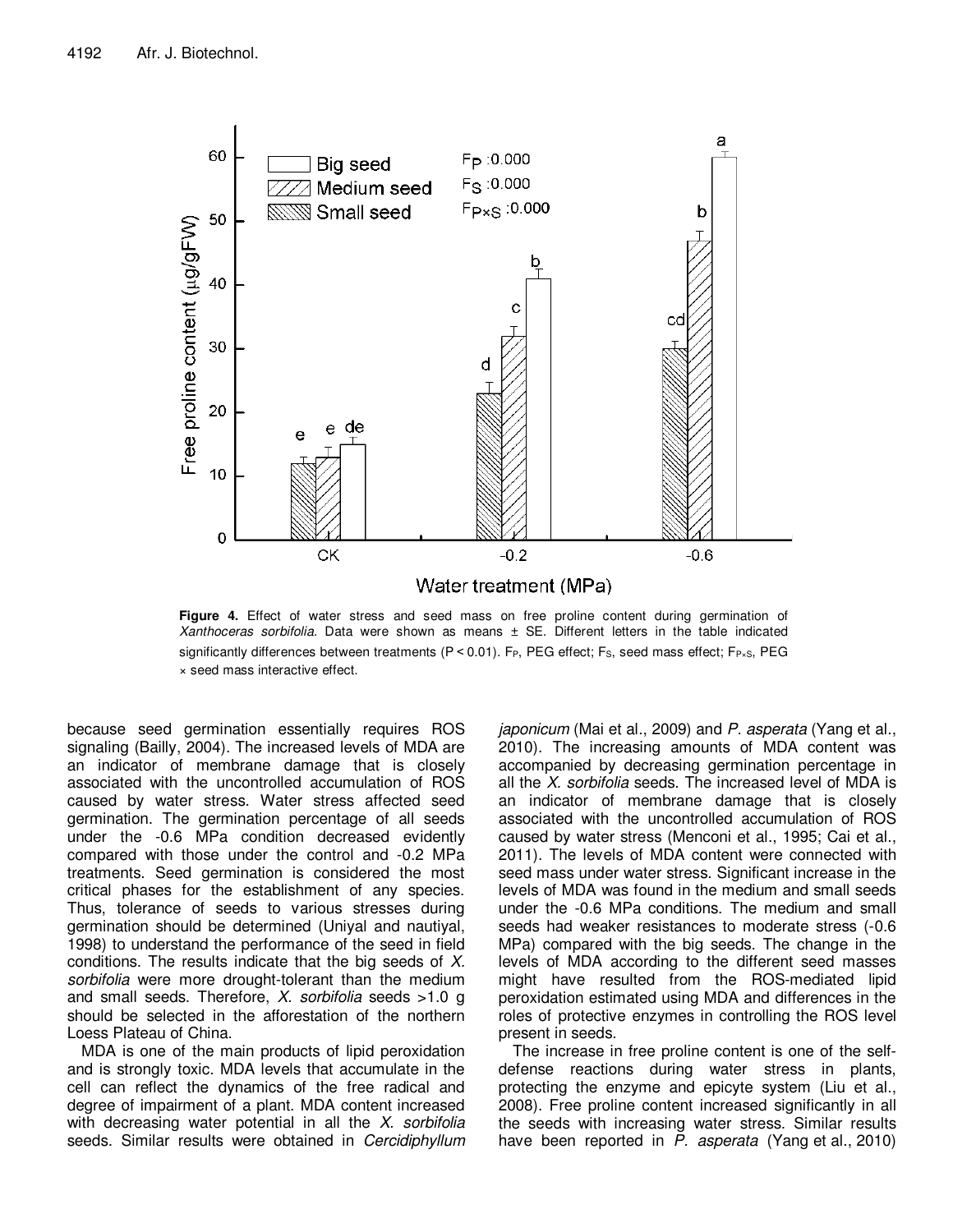| <b>Treatment</b>   | SOD ( $\mu$ /gFW)              | POD (µ/gFW.min)         | CAT (µ/gFW.min)          |
|--------------------|--------------------------------|-------------------------|--------------------------|
| <b>Big seed</b>    |                                |                         |                          |
| CK.                | $336.3 \pm 12.7$ <sup>bc</sup> | $80.0 \pm 1.6^{\circ}$  | $17.0 \pm 0.39^{\rm pc}$ |
| $-0.2MPa$          | 461.8 ± 11.1 <sup>ab</sup>     | $113.8 \pm 7.6^{\circ}$ | $19.8 \pm 0.38^{ab}$     |
| $-0.6MPa$          | 508.4 $\pm$ 9.6 <sup>a</sup>   | $199.7 \pm 3.9^a$       | $22.3 \pm 0.23^{\circ}$  |
| <b>Medium</b> seed |                                |                         |                          |
| CK.                | $303.9 \pm 12.9^{\circ}$       | $62.4 \pm 5.0^{\circ}$  | $13.7 \pm 0.14^c$        |
| $-0.2MPa$          | $398.2 \pm 15.8^b$             | $100.1 \pm 2.9^{\circ}$ | $15.8 \pm 0.35^{bc}$     |
| $-0.6MPa$          | $431.8 \pm 21.8^{ab}$          | $189.8 \pm 1.8^{ab}$    | $17.8 \pm 0.29^b$        |
| <b>Small seed</b>  |                                |                         |                          |
| СK                 | $298.9 \pm 24.6^{\circ}$       | $40.8 \pm 5.6^{\circ}$  | $11.3 \pm 0.35^{\circ}$  |
| $-0.2MPa$          | $325.5 \pm 13.9^c$             | $80.4 \pm 5.7^{\circ}$  | $12.2 \pm 0.22^{\circ}$  |
| $-0.6MPa$          | $333.3 \pm 14.3^{bc}$          | $180.0 \pm 2.9^b$       | $13.5 \pm 0.30^{bc}$     |
| $F_{\rm P}$        | 0.000                          | 0.000                   | 0.000                    |
| $F_{\rm S}$        | 0.000                          | 0.000                   | 0.000                    |
| $F_{P\times S}$    | 0.111                          | 0.307                   | 0.459                    |

**Table 1.** Effect of water stress and seed mass on POD, CAT and SOD activities during germination of Xanthoceras sorbifolia seed.

CAT, Catalase; POD, peroxidase; SOD, superoxide dismutase.

and Cajanas cajan (Bhamburdekar and chavan, 2011). Free proline content varied with seed mass in all treatments. The big seeds had the highest free proline content in all treatments compared with the other seeds. The magnitude of increase of free poline content under PEG treatment was more significant in the big seeds than those in the other seeds. The big seeds are more tolerant than other seeds under adverse conditions. Antioxidant enzymatic activities constitute the major part of the plant antioxidant defense system (Celikkol Akcay et al., 2010). SOD converts the toxic  $O_2$  to  $H_2O_2$  which must be scavenged to  $O_2$  and  $H_2O$  by the antioxidant enzymes, such as CAT and POD (Pan et al., 2006). POD is among the major enzymes that scavenge  $H_2O_2$  in chloroplasts, which are produced through dismutation of  $O<sub>2</sub>$  catalyzed by SOD (Asada and Takahashi, 1987). CAT eliminates  $H_2O_2$  by breaking it down directly to water and oxygen (Tsang et al., 1991). POD, SOD, and CAT activities increased in all seeds with decreasing water potential corresponding to a decrease in germination (Figures 1 and 3). Similar increases in the POD, CAT, and SOD activities were reported in the stressed seeds (Kopyra and Gwo´z´dz´, 2003; Zhang et al., 2010; Yang et al., 2010). The increase in the levels of the antioxidant enzymes was the physiological response of X. sorbifolia seeds to resist drought. The magnitudes of the antioxidant enzymatic activities are related to the capacity of the plant to resist adversity (Liu, 1997). POD, CAT, and SOD activities were significantly increased in the big seeds with decreasing PEG treatment. Moreover, big seeds exhibited the highest antioxidant enzymatic activities in all the treatments compared with the other seeds. The big seeds of  $X$ . sorbifolia were the most tolerant of drought compared with the other seeds.

These current results demonstrate that water affects X.

sorbifolia seed germination, and is the foremost critical factor in seed germination of  $X$ . sorbifolia in the northern Loess Plateau of China. In addition, the results indicate that the seed mass of  $X$ . sorbifolia affects the germination percentage and a seed mass >1.0 g could evidently increase germination percentage. Soil water conditions and seed mass caused the low number of seedlings in the undergrowths in the northern Loess Plateau of China. The results from this present study can provide a guide to the afforestation practice of  $X$ . sorbifolia in the northern Loess Plateau of China. This plant has received considerable attention because of the increasing demand for biodiesel. The plantation area of  $X$ . sorbifolia will expand in the northern Loess Plateau of China. The authors suggest that forest planting method be adopted for the afforestation of  $X$ . sorbifolia in the northern Loess Plateau. A seed mass >1.0 g should be selected in the northern Loess Plateau for direct seeding. This measure presents significant ecological, as well as economic, benefits and can improve the survival rate and reduce afforestation cost. Temperature, light, and seed treatment method affect seed germination of  $X$ . sorbifolia (Xu, 2006). Whether these conditions are the restrictive factors for  $X$ . sorbifolia seed germination must be investigated. Aside from germination, whether the survival of X. sorbifolia seedlings affects the number of seedlings in the undergrowths needs further research.

# **ACKNOWLEDGMENTS**

Work was supported by Programs for Agricultural science research of Shanxi, China (2010K01-06-2). We wish to thank WenJuan Han and Chao Bai for providing suggestion and help.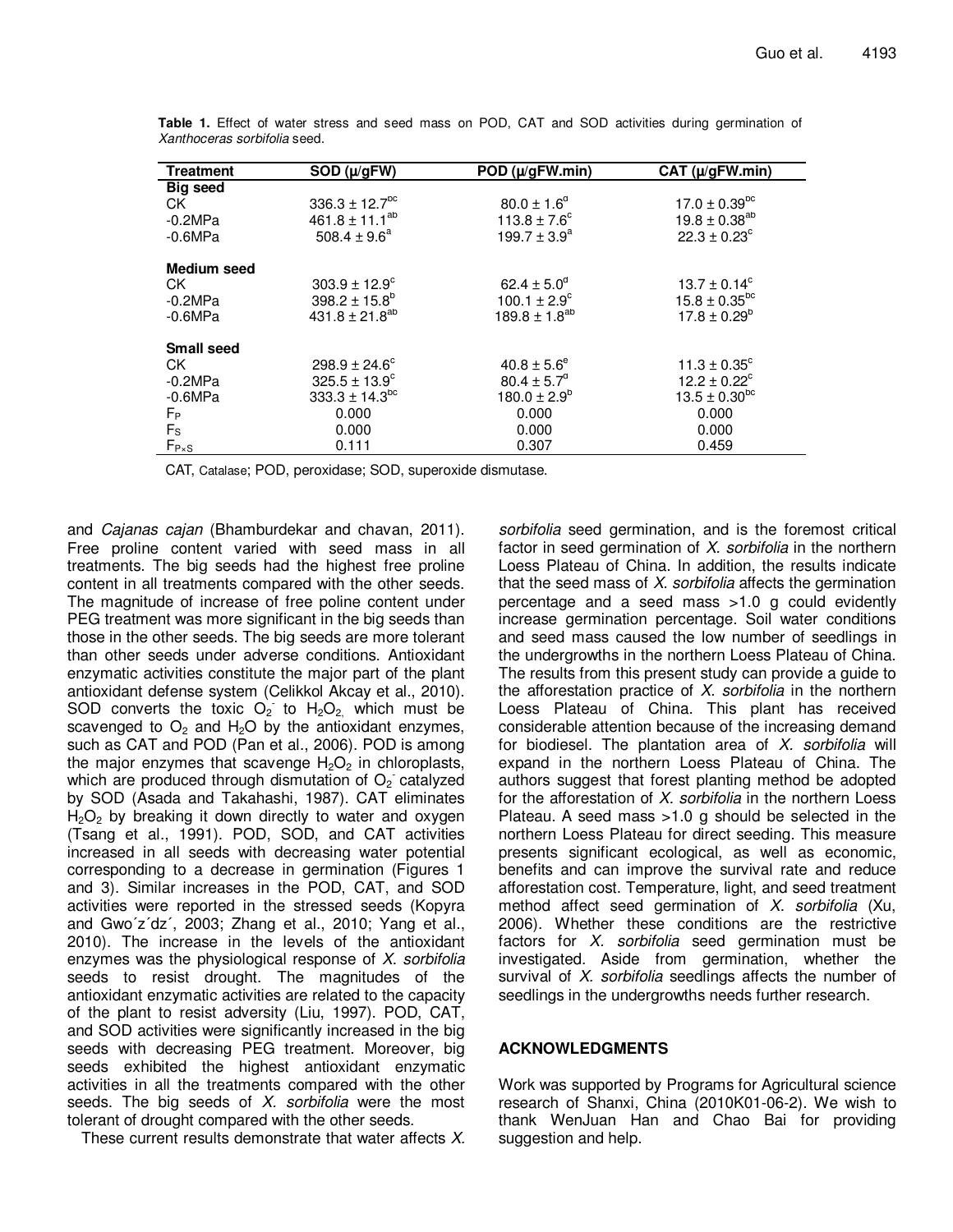#### **REFERENCES**

- Asada K, Takahashi M (1987). Production and scavenging of active oxygen in photosynthesis. In: Kyle DJ, Osmond CB, Arntzen CJ ed., Photoinhibition. Elsevier, Amsterdam, pp. 227-287.
- Azarnivand H, Souri M, Etemad V (2007). Effect of water stress on seed germination of Artemisia spicigera & Artemisia fragrans. Biaban. 12: 17-21.
- Aziz S, Shaukat SS (2010). Effect of seed mass variations on the germination and survival of three desert annuals. Pak. J. Bot. 42(4): 2813-2825.
- Bailly C (2004). Active oxygen species and antioxidants in seed biology. Seed. Sci. Res. 14: 93-107.
- Basra AS, Basra RK (1997). Mechanism of environmental stress responses in plants. Harwood academic publishers, London, U.k.
- Beauchamp C, Fridovich I (1971). Superoxide dismutase: Improved assays and an assay applicable to acrylamide gels. Anal. Biochem. 44: 276-287.
- Bhamburdekar SB, Chavan PD (2011). Effect of some stresses on free proline content during pigeonpea (Cajanas cajan) seed germination. J. Stress. Physiol. Biochem. 7(3): 235-241.
- Biere A (1991). Parental effects in Lychnis flos-cuculi. II: Selection on time of emergence and seedling performance in the field. J. Evolution. Biol. 4: 467-486.
- Blokhina O, Virolainen E, Fagerstedt KV (2003). Antioxidants, oxidative damage and oxygen deprivation stress: a review. Ann. Bot. 91: 179- 194.
- Cai F, Mei LJ, An XL, Gao S, Tang L, Chen F (2011). Lipid peroxidation and antioxidant responses during seed germination of Jatropha curcas. Int. J. Agric. Biol. 13(1): 25-30.
- Celikkol Akcay U, Ercan O, Kavas M, Yildiz L, Yilmaz C, Oktem HA, Yucel M (2010). Drought-induced oxidative damage and antioxidant responses in peanut (Arachishypogaea L.) seedlings. Plant. Growth. Regual. 61: 21-28.
- Chen YN, Chen YP, Li WH, Zhang HF (2003). Response of proline accumulation in Populus euphratica in lower Tarim River to groundwater dynamics. Chin. Sci. Bull. 48(9): 958-961.
- Cordazzo CV (2002). Effect of seed mass on germination and growth in three dominant species in southern brazilian coastal dunes. Braz. J. Biol. 62(3): 427-435.
- Du YJ, Huang ZL (2008). Effects of seed mass and emergence time on seedling performance in Castanopsis chinensis. Forest. Ecol. Manage. 255: 2495-2501.
- Giba Z, Grubišić D, Konjević R (2004). Nitric oxide and seed germination. In: Magalhaes JR, Singh RP, Pasos LP ed., Nitric oxide signaling in higher plants, Studium Press, LLC, Houston, pp. 239- 275.
- Gorai M, Tlig T, Neffati M (2009). Influence of water stress on seed germination characteristics in invasive Diplotaxis harra (Forssk.) boiss (Brassicaceae) in arid zone of Tunisia. J. Phytol. 1(4): 249-254.
- Hardegree SP, Emmerich WE (1990). Effect of polyethylene glycol exclusion on the water potential of solution saturated filter paper. Plant. Physiol. 92: 462-466.
- Hegarty TW (1977). Seed activation and seed germination under moisture stress. New. Phytol. 78: 349-359.
- Hou YK, Huang L, Yang CW, Ren SP (2011). Correlation between seed traits of Xanthoceras sorbifolia. J. Northeast. For. Univ. 39(2): 107- 108.
- Jevgenija N, Gederts I (2007). Interacting influence of cold stratification treatment and osmotic potential on seed germination of Triglochin maritime L. Acta. Univ. Latv. 723: 115-122.
- Jurado E, Westoby M (1992). Seedling growth in relation to seed size among species of arid Australia. J. Ecol. 80: 407-416.
- Kaya MD, Okçu G, Atak M, Çikili Y, Kolsarici Ö (2006). Seed treatments to overcome salt and drought stress during germination in sunflower (Helianthus annuus L.). Eur. J. Agron. 24: 291-295.
- Kettenring KM, Gardner G, Galatowttsch SM (2006). Effect of light on seed germination of eight wetland of Carex species. Ann. Bot. 98: 869-874.
- Koochaki A (1991). Farming plant germination physiological fundamentals. Astane Ghodse Razavi Publication.
- Kopyra M, Gwo´z´dz´ EA (2003). Nitric oxide stimulates seed germination and counteracts the inhibitory effect of heavy metals and salinity on root growth of Lupinus luteus. Plant. Physiol. Biochem. 41: 1011-1017.
- Li HS (2000). Principle and techniques of botanic, chemical and physiological experiments. Senior Education Press, Beijing, China, pp. 164-169.
- Liu CG (2008). The research on lawn moisture and nutrition ecological of Z. matrella. Agri Scientech Press, Beijing, China, pp. 158-169.
- Liu YQ, Chen ZX, Yang WQ (2008). Effect of high temperature and drought stress on the physiological characteristics of Eucalyptus urophylla×E. grandis Seedlings. Acta. Hortic. Sin. 35 (5): 761-764.
- Mai MM, Shi DX, Wang ML, Li W (2009). Seed germination and seedling growth of Cercidiphyllum japonicum. Sci. Silv. Sin. 10: 94-99.
- Mantovani A, Iglesias RR (2010). The effect of water stress on seed germination of three terrestrial bromeliads from restinga. Rev. Brasil. Bot. 33(1): 201-205.
- Maraghni M, Gorai M, Neffati M (2010). Seed germination at different temperatures and water stress levels, and seedling emergence from different depths of Ziziphus lotus. S. Afr. J. Bot. 76: 453-459.
- Menconi M, Sgherri CLM, Pinzino C, Navari-Izzo F (1995). Activated oxygen production and detoxification in wheat plants subjected to a water deficit programme. J. Exp. Bot. 46: 1123-1130.
- Michel BE,Kaufmann MR (1973). The osmotic potential of polyethylene glycol 6000. Plant. Physiol. 51(5): 914-916.
- Naseri H (2003). Investigation on botanical and ecological characteristics of Artemisia spices in east Azarbayjan. MSc. Thesis. Faculty of Natural Resources, University of Tehran.
- Pan Y, Wu LJ, Yu ZL (2006). Effect of salt and drought stress on antioxidant enzyme activities and SOD isoenzymes of liquorice (Glycyrrhiza uralensis Fisch). Plant. Growth. Regul. 49: 157-165.
- Platenkamp GA, Shaw RG (1993). Environmental and genetic maternal effects on seed characters in Nemophila menziesii. Evolution. 47: 540-555.
- Prochazkova D, Sairam RK, Srivastava GC, Singh DV (2001). Oxidative stress and antioxidant activity as the basis of senescence in maize leaves. Plant. Sci. 161: 765-771.
- Raveendranth V, Singh BG (1991). Effect of seed size on seedling vigour in sunflower (Helianthus annus L.). Seed. Res. 19(1): 37-40.
- Roach DA (1987). Variation in seed and seedling size in Anthoxanthum odoratum. Amer. Midland. Naturalist. 117: 258-264.
- Roberts EH (1972). Oxidative processes and the control of seed germination. In: W. Heydecker, ed., Seed Ecology. Pennsylvania State University Press, University Park, pp. 189-218.
- Schaal BA (1980). Reproductive capacity and seed size in Lupinus texensis. Amer. J. Bot. 67(5): 703-709.
- Shieh WJ, Mcdonald MB (1982). The influence of seed size, shape and treatment on inbred seed corn quality. Seed. Sci. Technol. 10(2): 307-313.
- Silva LD, Aguiar IB, Rodrigues JD (2001). Seed germination of Bowdichia virgilioides Kunth, under water stress. Rev. Bras. Eng. Agríc. Ambient. 5: 115-118.
- Tsang E, Bowler C, Herouart D, Camp WV, Villarroel R, Genetello C, Montagu MV, Inze D (1991). Differential regulation of superoxide dismutases in plants exposed to environmental stress. Plant Cell, 3: 783-792.
- Uniyal RC, Nautiyal AR (1998). Seed germination and seedling extension growth in Qugeinia dalbergioides Benth. Under water salinity stress. New. Forest.16: 265-272.
- Upadhaya K, Pandey HN, Law P (2007). The effect of seed mass on germination, seedling survival and growth in Prunus jenkinsii Hook.f. & Thoms. Turk. J. Bot. 31: 31-36.
- Wang ZJ, Zhang DY, Gu LJ (2011). Types of Xanthoceras sorbifolia Bunge and selecting high-yield and high-quality plants in the species. Res. Econ. For. 29(1): 128-130.
- Winn AA (1988). Ecological and evolutionary consequences of seed size in Prunella Vulgaris. Ecology. 69(5): 1537-1544.
- Xu QP, Ma MC, Ma CD (2006). The seed germination characteristics of Xanthoceras sorbifolia. Shaanxi. For. Sci. Tech. 3: 62-63.
- Yang Y, Liu Q, Wang GX, Wang XD, Guo JY (2010). Germination,